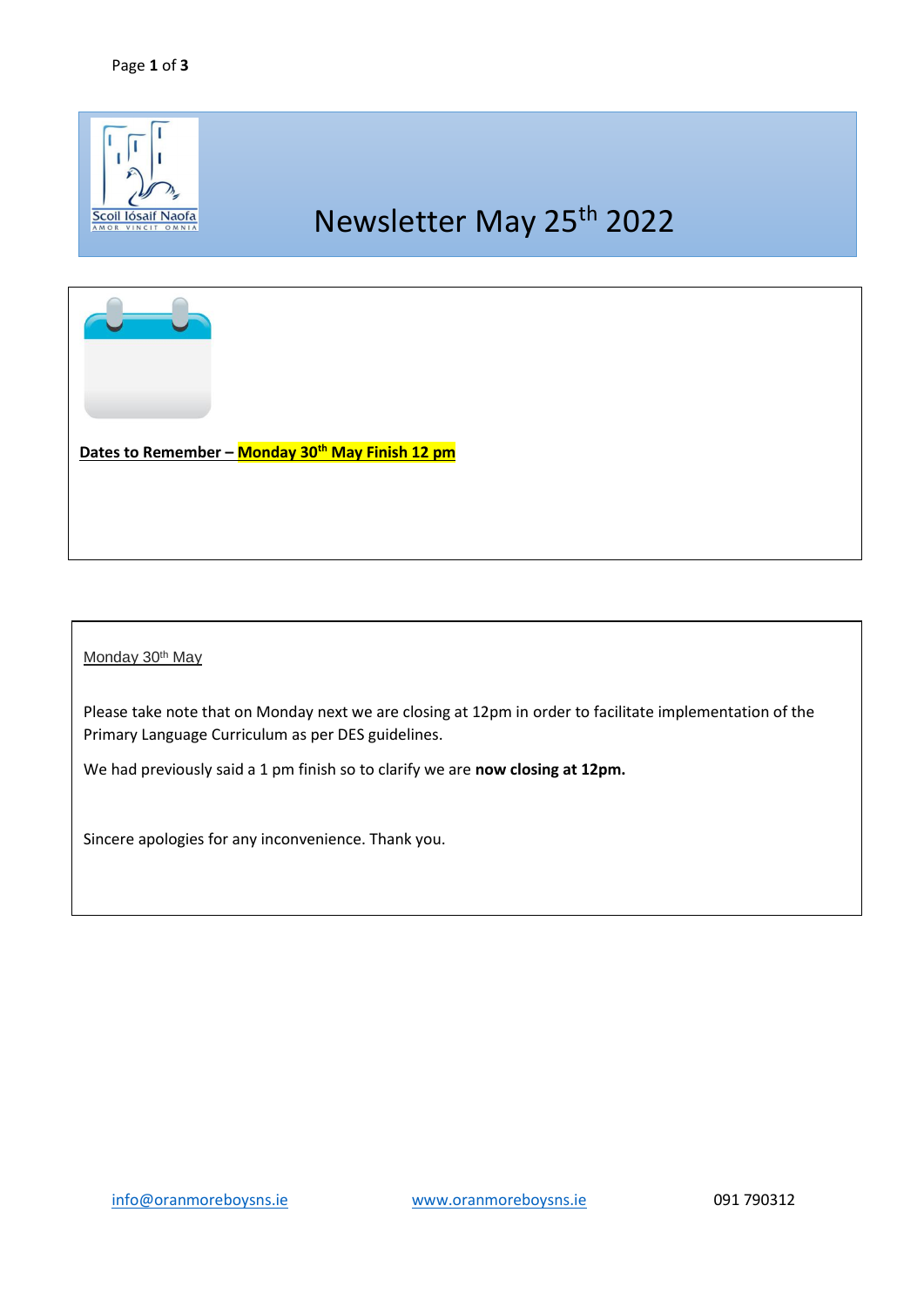

Please look at our Ocean Champions project on the projects designated Instagram account 'oranmoreboys22' if you'd like to follow the progress of  $5<sup>th</sup>$  classes incredible work.

Best of luck to all involved.



Well Done to our GREEN Schools committee who attended an online awards ceremony today.



[info@oranmoreboysns.ie](mailto:info@oranmoreboysns.ie) [www.oranmoreboysns.ie](http://www.oranmoreboysns.i/) 091 790312